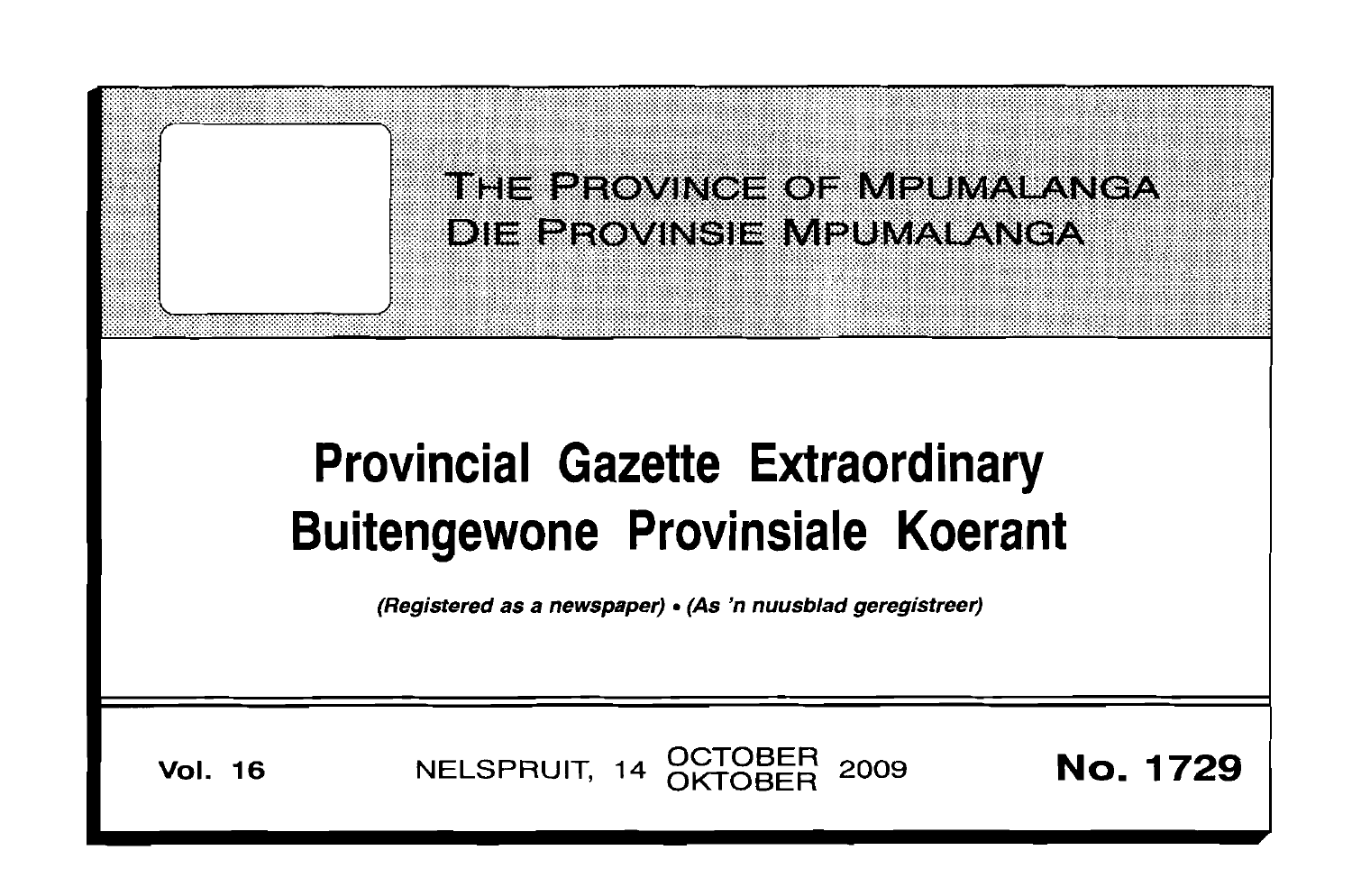|     | <b>CONTENTS • INHOUD</b> |             |                |
|-----|--------------------------|-------------|----------------|
| No. |                          | Page<br>No. | Gazette<br>No. |
|     | <b>GENERAL NOTICE</b>    |             |                |
| 338 |                          |             | 1729           |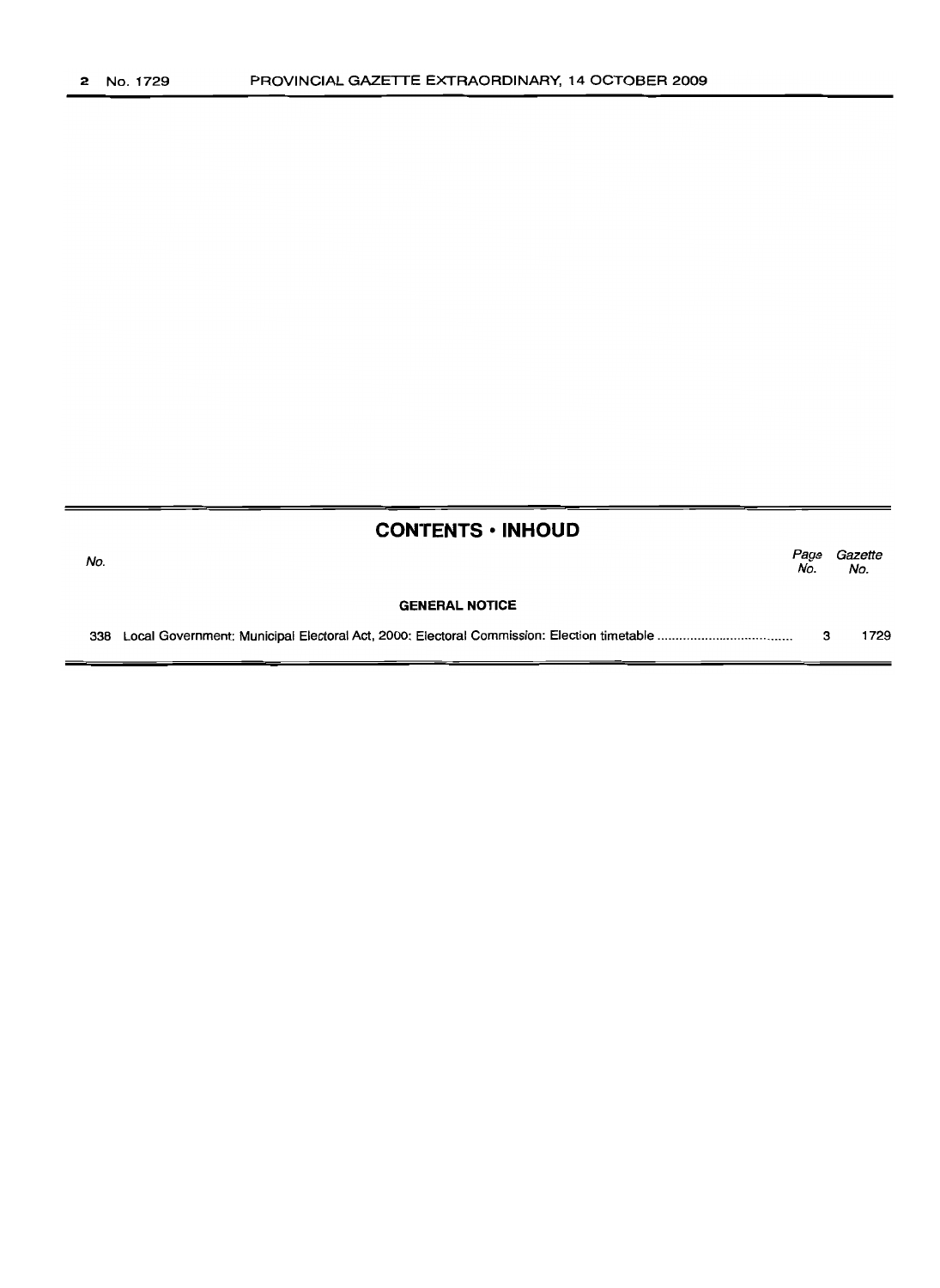# GENERAL NOTICE

## NOTICE 338 OF 2009 ELECTORAL COMMISSION

## ELECTION TIMETABLE

The Electoral Commission hereby gives notice that it has in terms of section 11 of the Local Government: Municipal Electoral Act, 2000, compiled the election timetable set out below to apply to the municipal by-elections to be held on 18 November 2009 in respect of Ward 9 & 18 of the Steve Tshwete [MP313] Municipality and Ward 30 of the Nkomazi [MP324] Municipality as proclaimed by Provincial Notice number 329 of 2009 as published in the Provincial Gazette No. 1725 of the Mpumalanga Province, dated 9 October 2009. A reference to "section" in this election timetable is a reference to that section in the Local Government: Municipal Electoral Act, 2000 (Act No. 27 of 2000).

### Cut-off time for act to be performed

1 An act required in terms of this Act to be performed by not later than a date in the election timetable must be performed before 17:00 on that date, unless otherwise specified.

#### Certification of the voters' roll

2 By 16 October 2009 the chief electoral officer must certify the segments of the voters' roll for the voting districts to be used in the by-elections in terms of section 6(2)(a).

### Notice that lists of addresses of voting stations are available for inspection

3 By 16 October 2009 the chief electoral officer must give notice that copies of a list of voting stations and their addresses will be available for inspection at the office of the Commission's local representative in terms of section 19(5).

#### Notice of route of mobile voting stations

4 If the Commission decides to use mobile voting stations in the byelections, the Commission must by 16 October 2009 give notice of the route, including the locations and estimated times of stopping of each mobile voting station in terms of section 22(1).